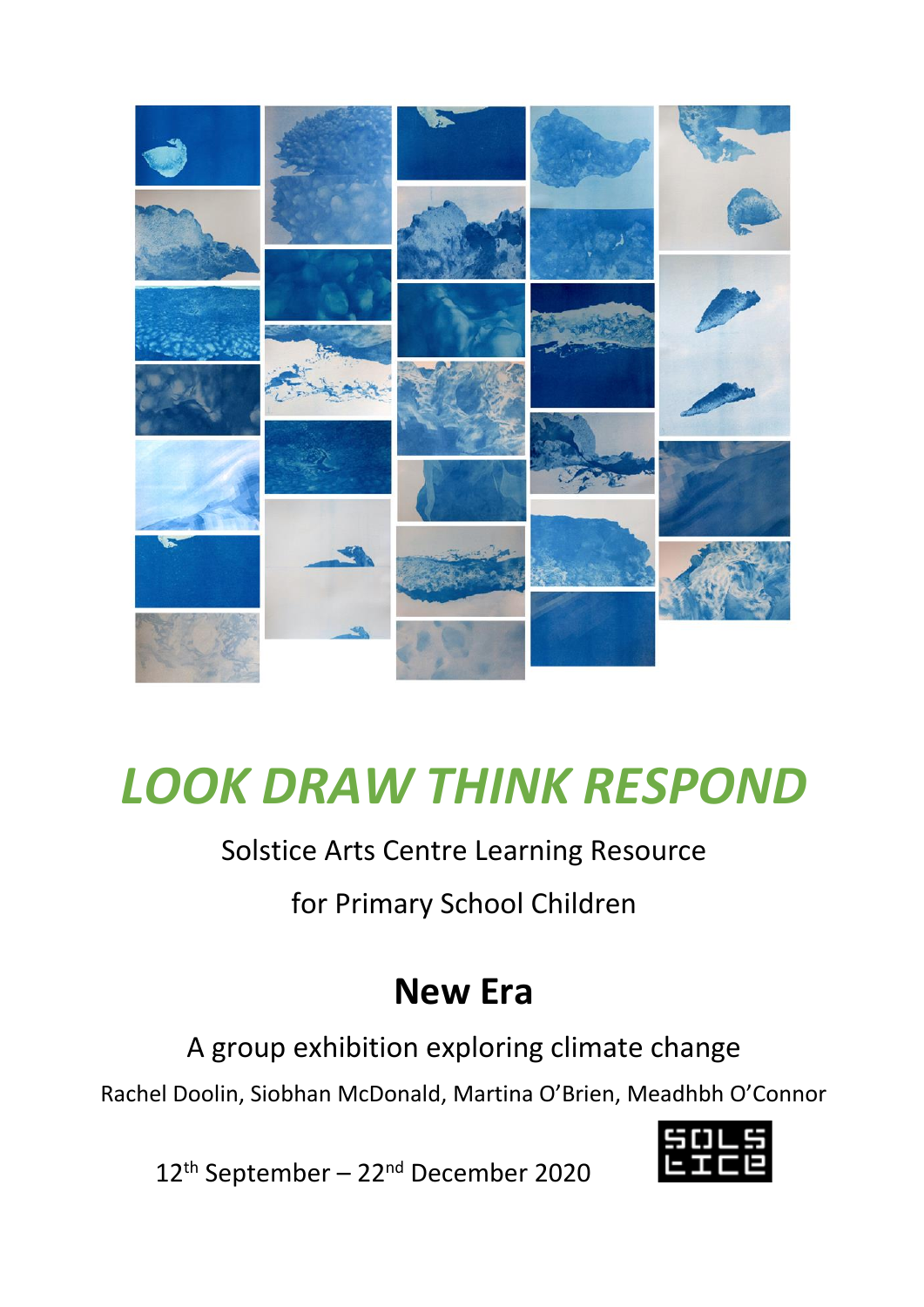#### We can see lots of different types of artwork in the gallery, but are we really looking?

By actively looking and asking questions we will understand and learn more about the artists and their work.

Here are some things to do while you are walking around our gallery today. If you need any help just let us know.

Enjoy!

All the information you need to visit this exhibition on-line is here: <https://solsticeartscentre.ie/event/new-era-exploring-climate-change#top>

This includes an exhibition guide, link to our virtual tour of the gallery and information about each of the artists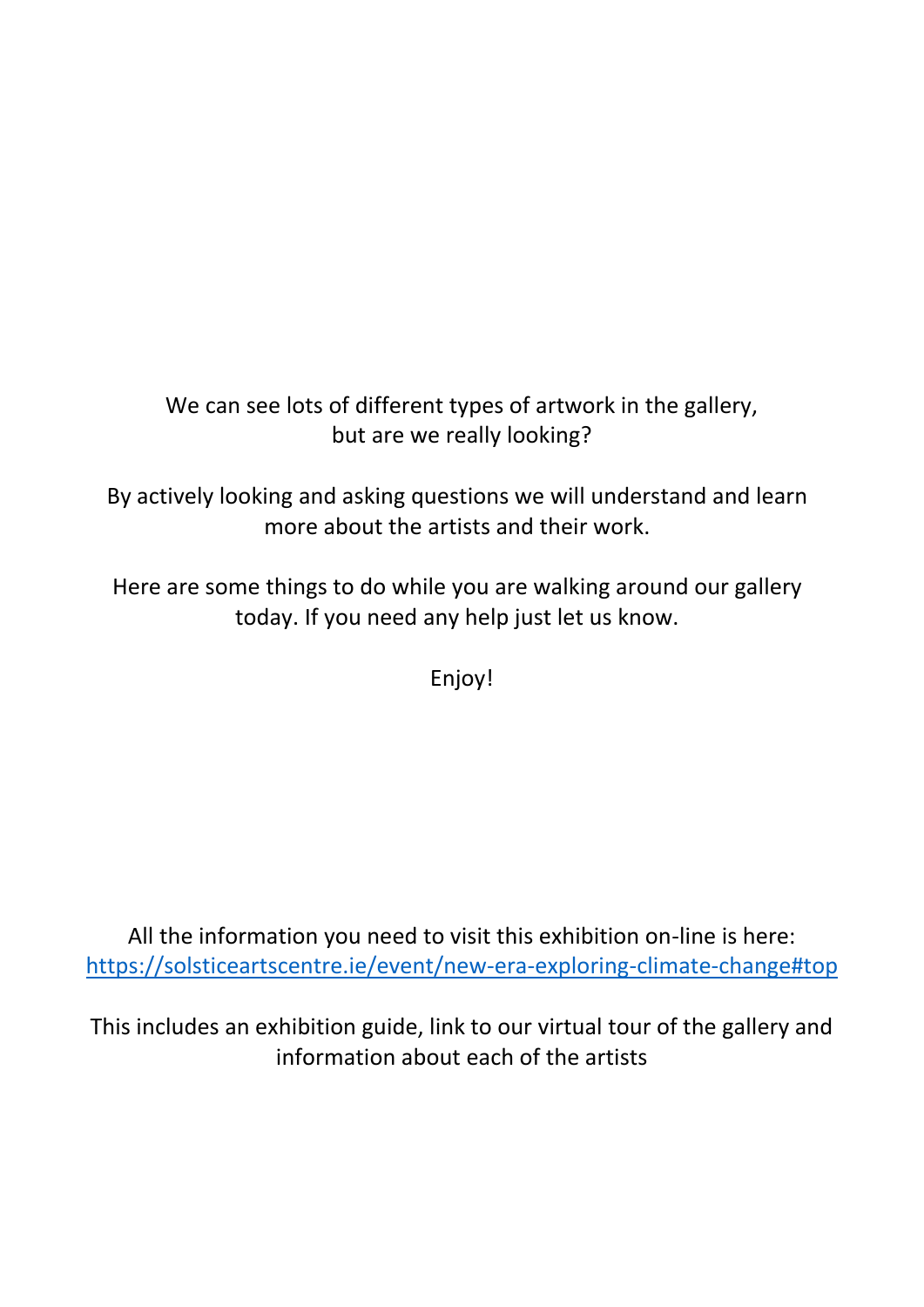### *'NEW ERA'*

### A group exhibition of four Irish artists who explore climate change in the natural world

The world as we know it has changed. We are now living in a new era with a global pandemic and a worldwide awareness of the effects of the climate change. Here, the exhibiting artists are all exploring climate related issues in different ways in their research and artworks that include sculpture, prints, photography, drawings, poetry, film and video works.

The artists have all worked with scientists and explorers around the world who are looking at and collecting information on how our world is evolving rapidly due to climate change and the effects our growing populations are having on our planet.

After spending time in the Arctic and the Svalbard Global Seed Vault in Norway, which has the world's largest seed collection Rachel Doolin created video work 'Glacial Landscape', photographs and 'ice crystal-like' sculptures.

Siobhan McDonald has made prints of fossilised plants, small paintings, and film with a backdrop of sounds she gathered while in the Arctic Circle. Along with a video, Martina O'Brien has made small light boxes with cyanotype prints that sit on the floor of the gallery. These show newly discovered coral colonies in the Porcupine Bank Canyon, 320km off the coast of Ireland.

Meadhbh O'Connor has made six living sculptures from moss and plant life that hang from the gallery ceiling like mini habitable planets. When she was not able to make work in her studio during lock-down she began writing short poems that we have displayed on the gallery walls.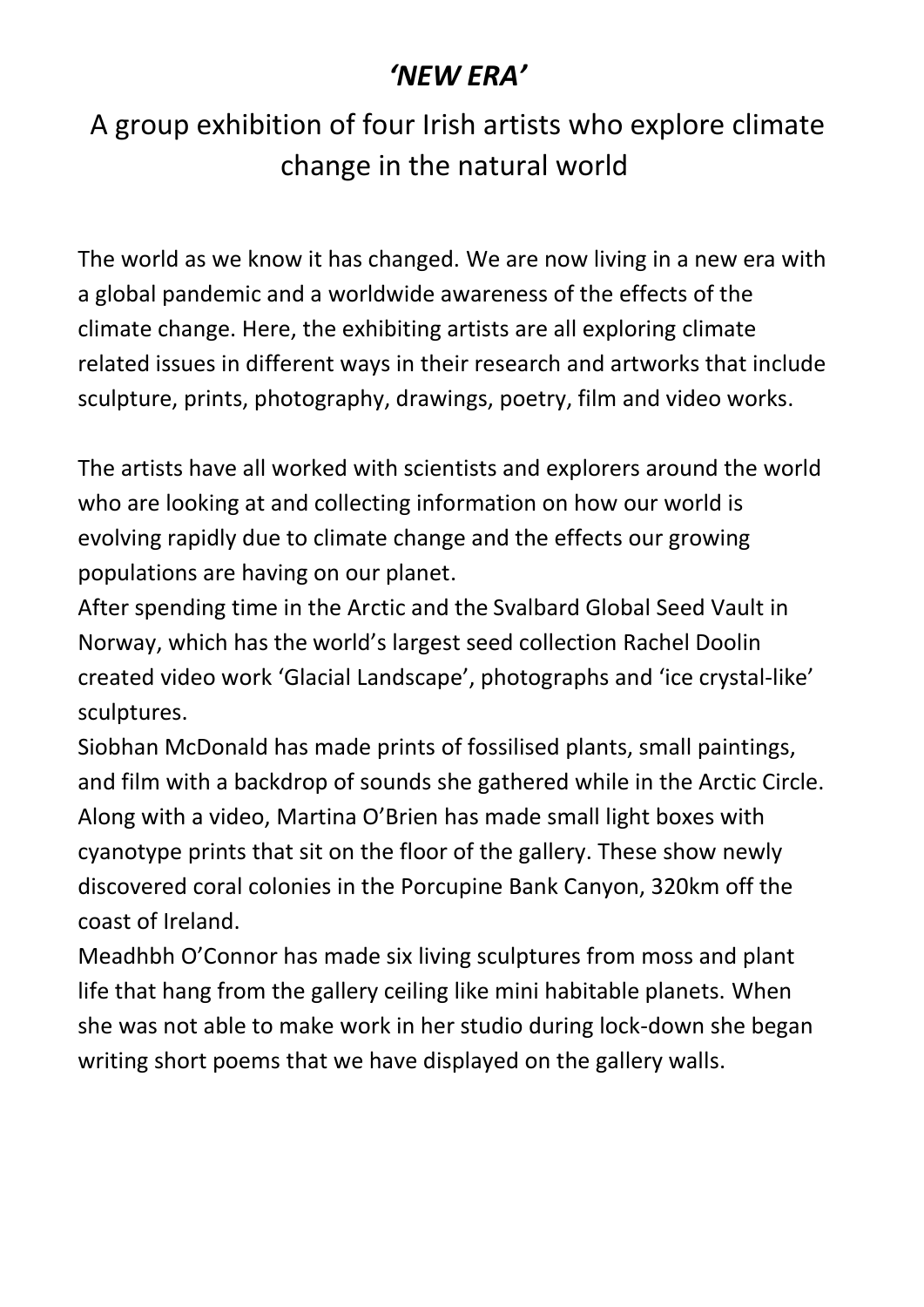# 1. **LOOK….**



*Temporal Landscapes* **2018,** by Rachel Doolin

Watch Rachel Doolin's *Temporal Landscapes,* **2018 (**Audio visual artwork, 7 mins.)<https://vimeo.com/465802430>

In the gallery this is shown on a large screen.

What do you see and hear?

Rachel made this video after visiting several glacier locations in Spitsbergen, Svalbard in Norway. The sounds made by the glacier moving, popping, crunching and melting were recorded by Polish scientist Oskar Glowacki. Why do you think Rachel made the glarier go backwards, reattaching itself to the ice shelf?

\_\_\_\_\_\_\_\_\_\_\_\_\_\_\_\_\_\_\_\_\_\_\_\_\_\_\_\_\_\_\_\_\_\_\_\_\_\_\_\_\_\_\_\_\_\_\_\_\_\_\_\_\_\_\_\_\_\_\_\_\_\_\_\_\_

*Fun fact – Approximately 10 percent of the Earth is covered by glaciers; during the last Ice Age, they covered one-third of the Earth's surface.*

\_\_\_\_\_\_\_\_\_\_\_\_\_\_\_\_\_\_\_\_\_\_\_\_\_\_\_\_\_\_\_\_\_\_\_\_\_\_\_\_\_\_\_\_\_\_\_\_\_\_\_\_\_\_\_\_\_\_\_\_\_\_\_\_\_

*Glacier ice is the largest reservoir of fresh water on the planet, storing an estimated 75 percent of the world's supply.*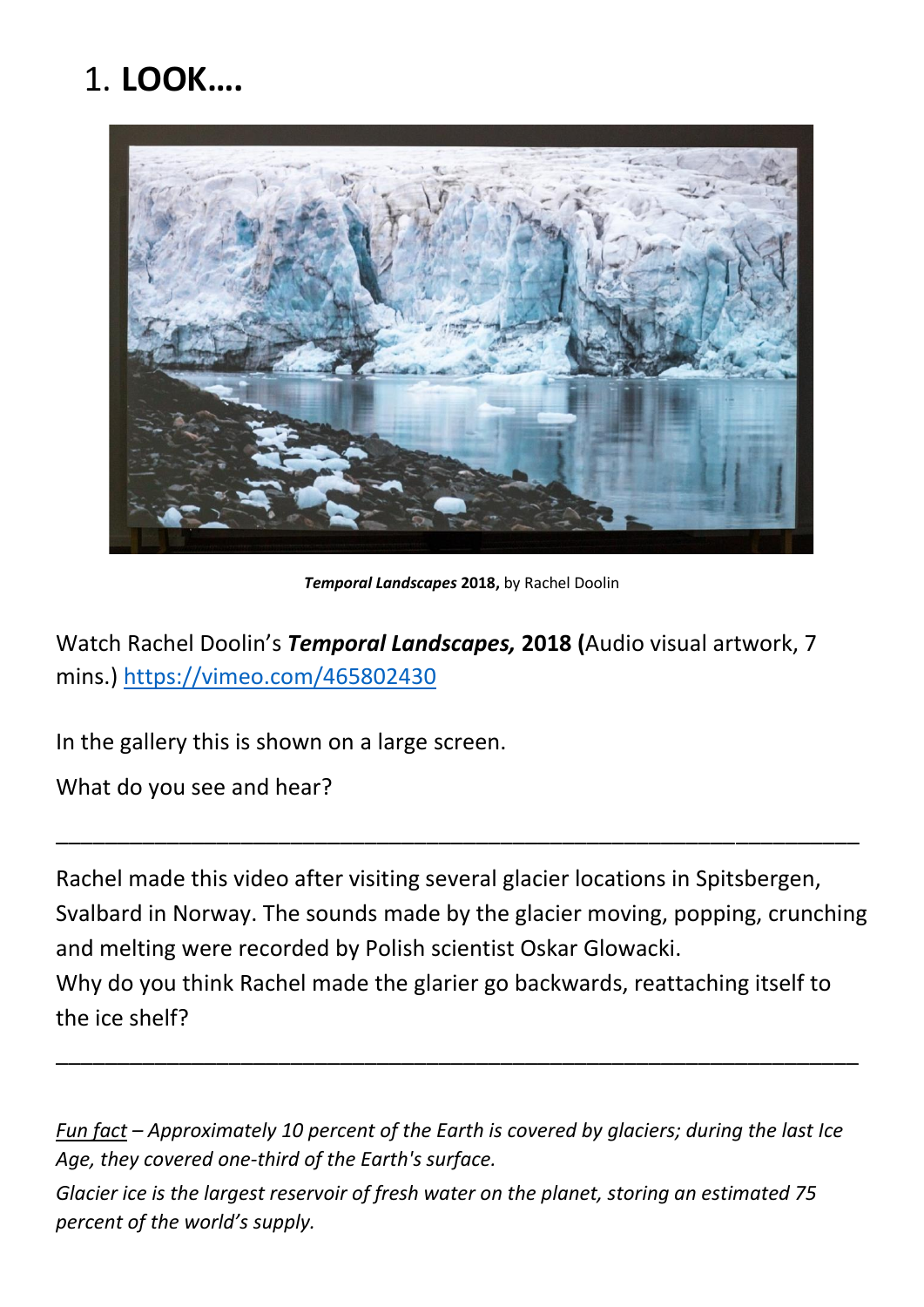### **2. DRAW...**



*B-scope,* **2019,** two-channel HD + low res video, audio 12 minutes 31 seconds by Martina O'Brien

Martina O'Brien is interested in how climate change is affecting our weather, rising sea levels, rainfall and how scientists collect this information.

Check out [www.met.ie](http://www.met.ie/) and see what our weather forecast in Ireland is today

She is also curious about how we can travel the world from our classrooms or home, using Google Earth to see places on the other side of the world and in our deepest oceans, places we may never actually visit.

Called *'neither fully self nor other*, 2020 Martina has made lots of cyanotype prints and placed them in small light boxes on our gallery floor. Her prints are inspired by newly discovered coral colonies in the Porcupine Bank Canyon, 320km off the coast of Ireland, that are in total darkness under the sea.

One of the oldest forms of photography, cyanotype print dates back to the 1840s and uses light to create blue images. Look at these prints on the cover of this resource or on the virtual tour.

\_\_\_\_\_\_\_\_\_\_\_\_\_\_\_\_\_\_\_\_\_\_\_\_\_\_\_\_\_\_\_\_\_\_\_\_\_\_\_\_\_\_\_\_\_\_\_\_\_\_\_\_

What shapes do you see?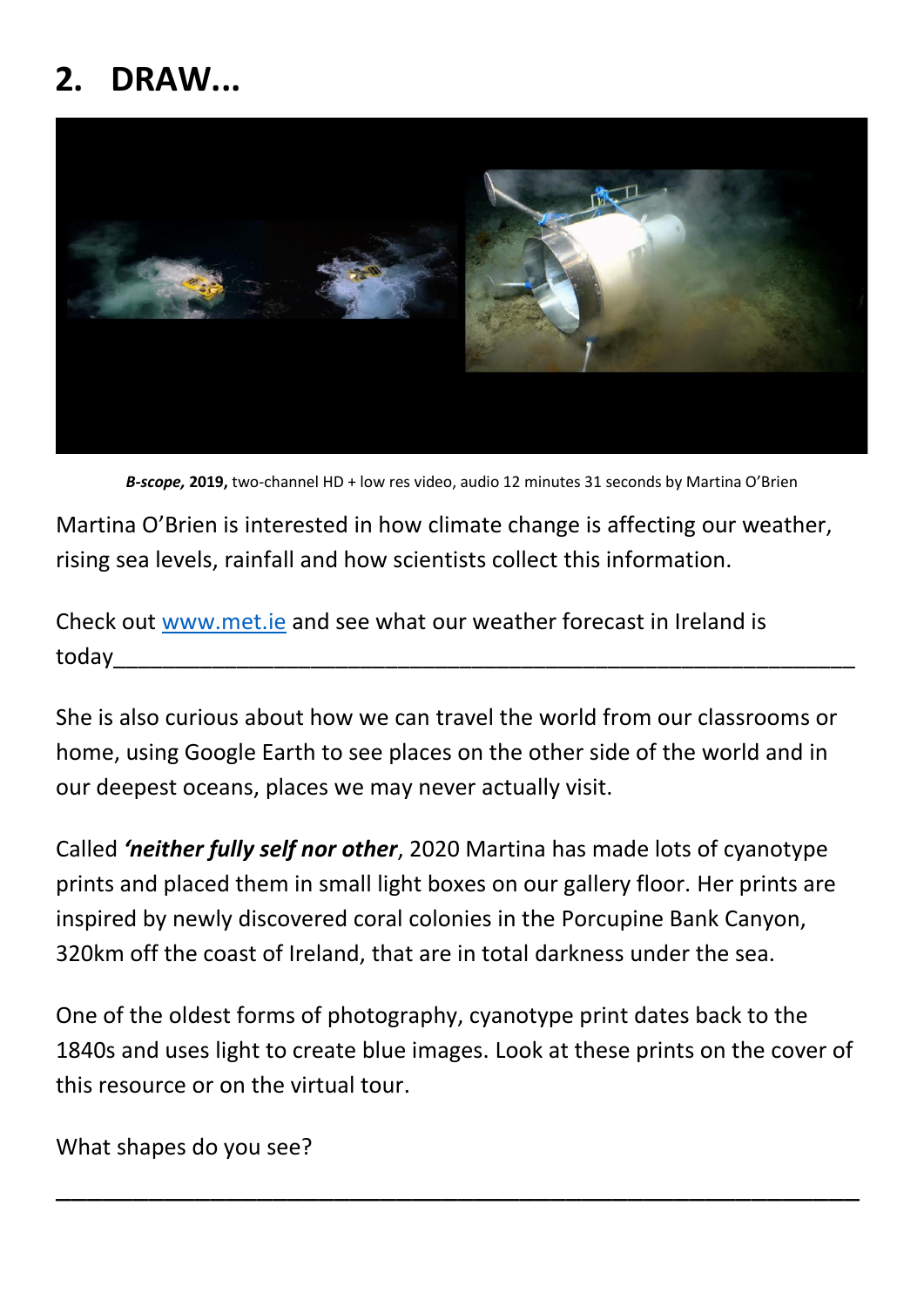Martina O'Brien's video work *B-scope, 2019* is shown on two T.V screens, side by side. Recorded in May 15th 2019 on the research ship *Celtic Explorer*, it shows the process of gathering scientific data on the effects of climate change on coral reefs in the North East Atlantic Ocean off the coast of Ireland.

If you had a scope that could reach the ocean floor what would you see?

Draw a picture of it here:

![](_page_5_Picture_3.jpeg)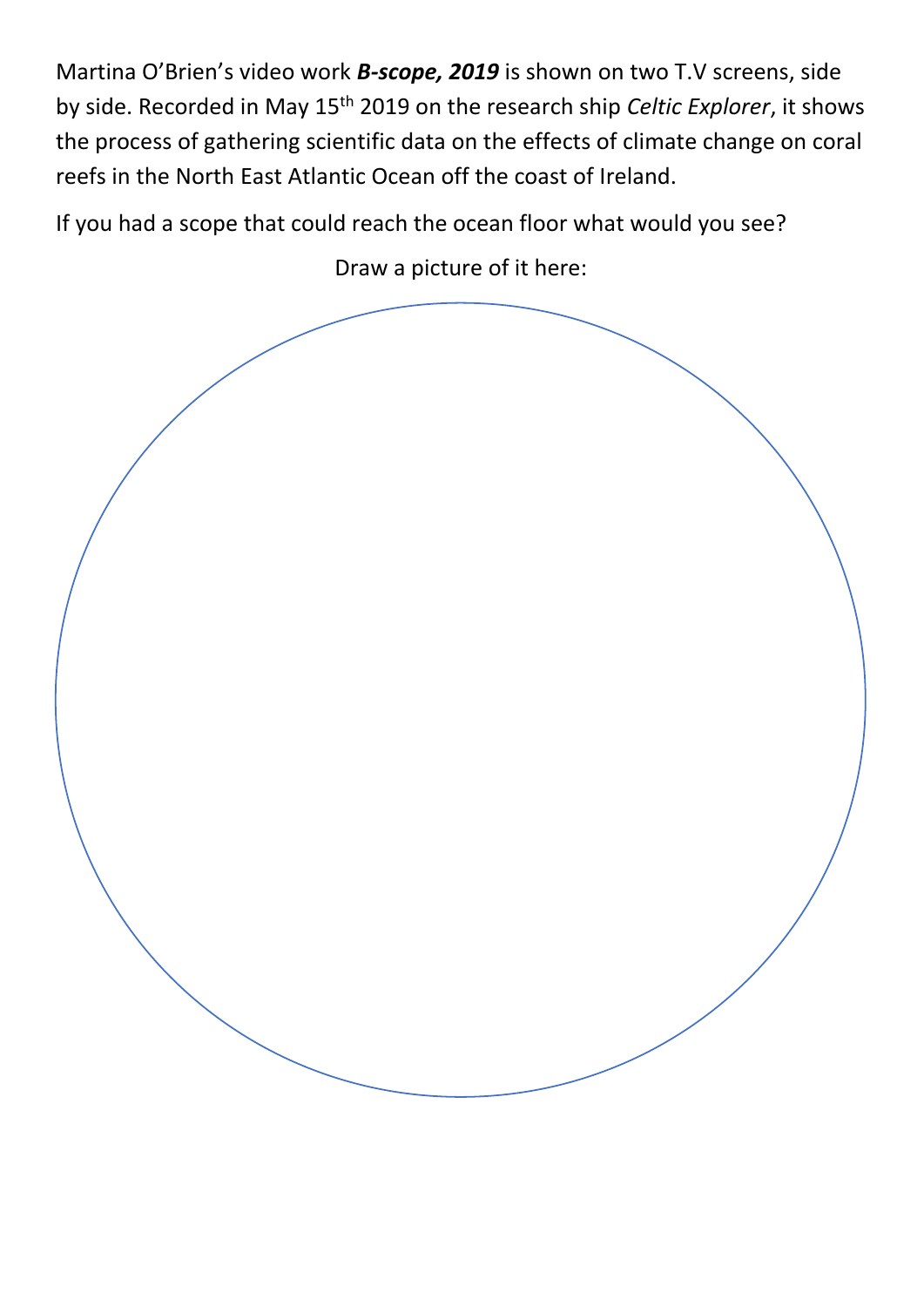### **3. THINK…**

As we struggle along the narrow, rocky path, an unknown woman effortlessly overtakes us in the direction of our shared destination. With every turn, the path appears to get longer. And yet, she is always gone from view. When we finally arrive at the peak, the woman is already there-staring across the mountainous scene in contemplative silence. I never see her face but somehow never forget her, the mountains causing us to observe each other.

*Vignette No. 23 (the unknown woman),* prose poetry fragments, vinyl wall text, 2020 by Méadhbh O'Connor.

During lockdown artist Meadhbh O'Connor could not visit or work in her studio so she began to write small pieces of prose called vignettes.

A **vignette** (pronounced vin-yet) is a short descriptive scene that captures a single moment or detail about a character, idea, or other element of a story. In New Era, Meadhbh's vignettes are on the gallery walls in large black text. You can listen to her reading Vignette No.23 here:

\_\_\_\_\_\_\_\_\_\_\_\_\_\_\_\_\_\_\_\_\_\_\_\_\_\_\_\_\_\_\_\_\_\_\_\_\_\_\_\_\_\_\_\_\_\_\_\_\_\_\_\_\_\_\_\_\_\_\_\_\_\_\_\_\_

<https://soundcloud.com/meadhbh-oconnor/the-unknown-woman>

Now you read it aloud. What descriptive words do you hear?

Where do you think this is taking place and why?

Try writing your own short vignette. Remember it only has to be 1 or 2 short scenes, moments, or impressions about a character, an idea, a theme, or object.

\_\_\_\_\_\_\_\_\_\_\_\_\_\_\_\_\_\_\_\_\_\_\_\_\_\_\_\_\_\_\_\_\_\_\_\_\_\_\_\_\_\_\_\_\_\_\_\_\_\_\_\_\_\_\_\_\_\_\_\_\_\_\_\_\_

\_\_\_\_\_\_\_\_\_\_\_\_\_\_\_\_\_\_\_\_\_\_\_\_\_\_\_\_\_\_\_\_\_\_\_\_\_\_\_\_\_\_\_\_\_\_\_\_\_\_\_\_\_\_\_\_\_\_\_\_\_\_\_\_\_

\_\_\_\_\_\_\_\_\_\_\_\_\_\_\_\_\_\_\_\_\_\_\_\_\_\_\_\_\_\_\_\_\_\_\_\_\_\_\_\_\_\_\_\_\_\_\_\_\_\_\_\_\_\_\_\_\_\_\_\_\_\_\_\_\_

\_\_\_\_\_\_\_\_\_\_\_\_\_\_\_\_\_\_\_\_\_\_\_\_\_\_\_\_\_\_\_\_\_\_\_\_\_\_\_\_\_\_\_\_\_\_\_\_\_\_\_\_\_\_\_\_\_\_\_\_\_\_\_\_\_

\_\_\_\_\_\_\_\_\_\_\_\_\_\_\_\_\_\_\_\_\_\_\_\_\_\_\_\_\_\_\_\_\_\_\_\_\_\_\_\_\_\_\_\_\_\_\_\_\_\_\_\_\_\_\_\_\_\_\_\_\_\_\_\_\_

| ÷.<br>ritle | _ |
|-------------|---|
|             |   |

| ٧ |  |
|---|--|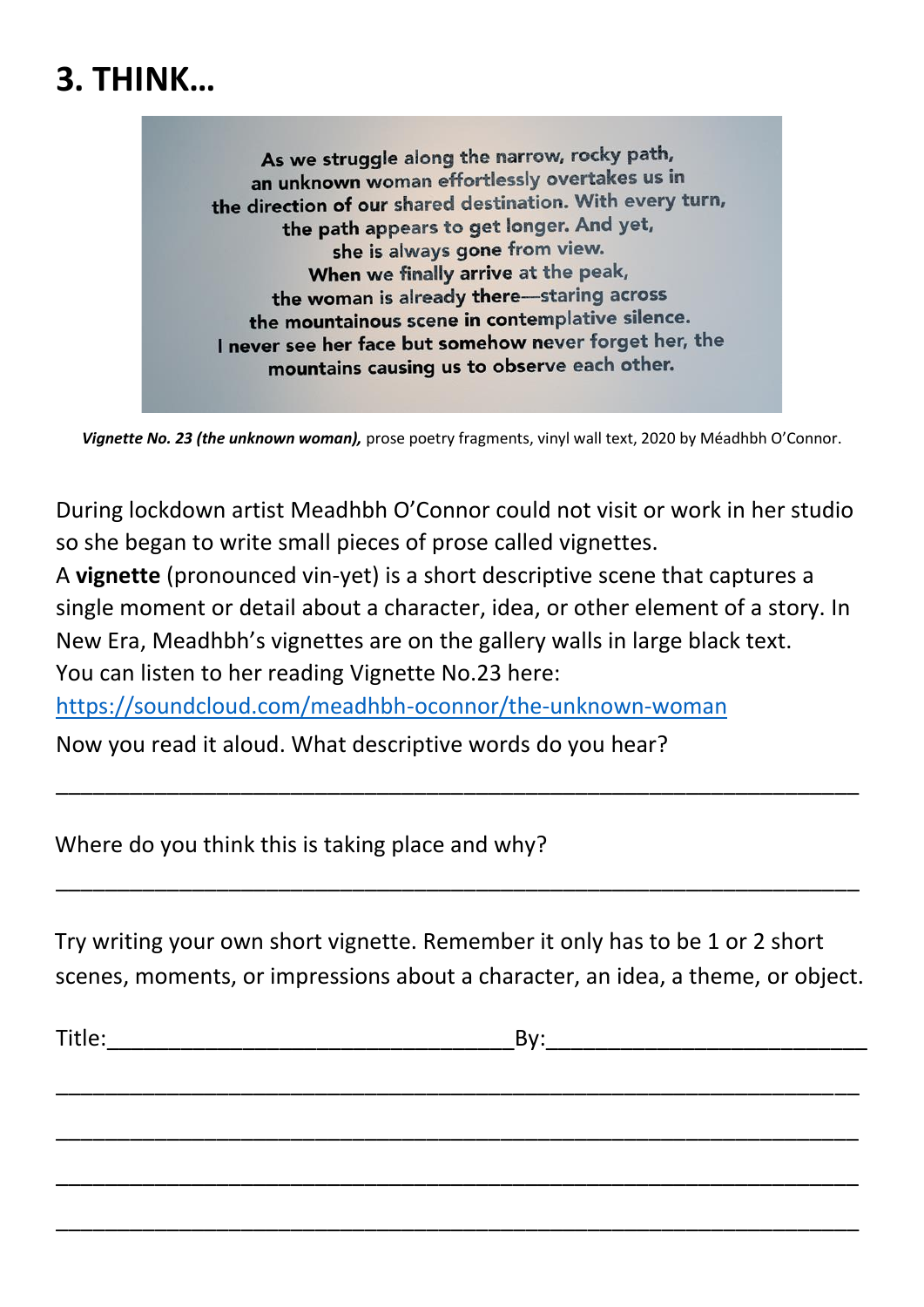### **4. RESPOND….**

![](_page_7_Picture_1.jpeg)

*A History of time 2018,* (one of 4) photogenic drawings: silver nitrate, light, and our earliest plants on antique paper by Siobhan McDonald.

Using scientific knowledge to create her artworks, Siobhan McDonald explores air, breath, and atmospheric phenomena (the study of our atmosphere). Working with the School of Natural Sciences in Trinity College she asks questions about the structure and history of the earth and our connection to it as human beings.

In her artworks *A History of time 2018*, Siobhan looks at changes to our atmosphere over the Geologic Timescale (GTS), a system of dating the billions of years since the planet Earth began developing. She has created fossilised plant forms as a symbol of time using a print process called 'photogenic drawings', meaning drawings made with light. These are made on light sensitive paper and must be kept away from light in the gallery. The four images she has created and the process she used symbolises the fragility of our planet.

Activity: Gather some natural materials such as leaves on a nature walk, your way to school or in your garden. Dry them out over night if wet. Look closely at their shapes, holding them up to the light or placing them on top of each other. Print with them using one colour, keeping both the positive and negative images to compare. Create a collage with your prints, using the patterns you like.

*Fun Fact - Fossils have been found on every continent in the world. The largest fossil ever discovered is a petrified tree found in Thailand. The tree was more than 237 feet (72 meters) long and was probably much taller when it was still living! Measure 72 meters in your school yard to see how tall this fossil is.*